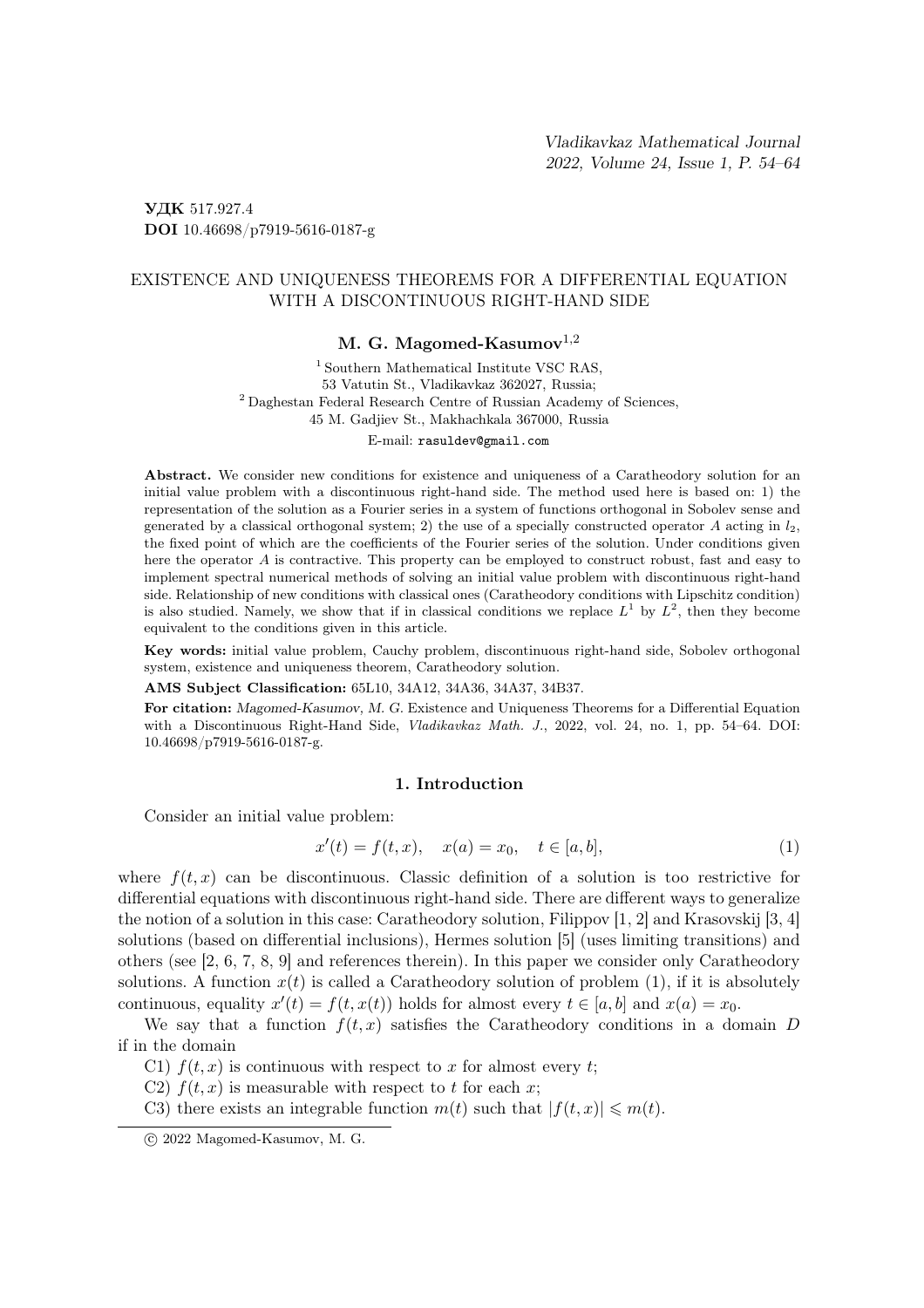The following results are well-known (see [2, 10]).

**Theorem A.** Let  $f(t, x)$  satisfy the Caratheodory conditions in  $D = [a, b] \times [x_0 - c, x_0 + c]$ . Then there exists a Caratheodory solution of problem (1) on  $[a, a + d]$ , where d is such that

$$
0 < d \leqslant b - a, \quad \varphi(a + d) \leqslant c, \quad \varphi(t) = \int_{a}^{t} m(s) \, ds. \tag{2}
$$

We say that f satisfies L) condition in domain  $D = [a, b] \times [x_0 - c, x_0 + c]$  if

L) there exist an integrable function  $l(t)$ , such that for almost every  $t \in [a, b]$  and every  $x, y \in [x_0 - c, x_0 + c]$ 

$$
|f(t,x) - f(t,y)| \leq l(t)|x - y|.\tag{3}
$$

**Theorem B.** Suppose f satisfies L) in domain  $D = [a, b] \times [x_0 - c, x_0 + c]$ . Then if in the domain  $D$  a solution of problem  $(1)$  exists, it is unique.

Thus, if  $f(t, x)$  satisfies in  $D = [a, b] \times [x_0 - c, x_0 + c]$  the Caratheodory conditions and condition L) then there exists a unique solution of problem (1) in  $[a, a+d]$  where d satisfies (2).

I. Sharapudinov obtained another conditions for existence and uniqueness of a solution of problem (1). Before stating the main result obtained in [11], we give some definitions.

Let  $L^p_\mu[a, b]$  be a space of functions, integrable with weight  $\mu$  on the segment  $[a, b]$ :

$$
L^p_\mu[a,b] = \left\{ f : \int_a^b |f(t)|^p \,\mu(t) \,dt < \infty \right\}.\tag{4}
$$

By  $W_{L^p_\mu}[a, b]$  we denote a space of  $(r-1)$ -times continuously differentiable functions  $f = f(t)$ defined on [a, b] such that  $f^{(r-1)}(t)$  is absolutely continuous and  $f^{(r)} \in L^p_\mu[a, b]$ .

Let  $\Phi = {\varphi_k, k = 0, 1, \ldots}$  be a complete orthonormal system in  $L^2_{\mu} = L^2_{\mu}[0, 1]$ . Define a new system  $\Phi_1 = {\varphi_{1,k}}$  using formulas:

$$
\varphi_{1,0}(t) = 1, \quad \varphi_{1,1+k}(t) = \int_a^t (t-x) \varphi_k(x) dx, \quad k \geq 0.
$$

This system is orthogonal with respect to Sobolev-type inner product (12), where  $r = 1$  (see details in section 3). Suppose that the system  $\Phi_1 = {\varphi_{1,k}}$  possess the property  $\kappa(\Phi_1)$  =  $\left(\sum_{k=1}^{\infty}\int_{a}^{b}\varphi_{1,k}^{2}(t)\mu(t)dt\right)^{1/2} < \infty$ . Systems with this property exist (see [12]). The following theorem was proved in [11].

**Theorem C.** If for some  $\delta$  the conditions

- A)  $f(t, g(t)) \in L^2_{\mu}[a, b]$  for any function  $g(t) \in W^1_{L^2_{\mu}}[a, b]$ ;
- B) for any  $g_1(t), g_2(t) \in W_{L^2_{\mu}}^1[a, b]$  the following relation holds:

$$
\int_{a}^{b} \left[ f(t, g_1(t)) - f(t, g_2(t)) \right]^2 \mu(t) dt \leq \delta^2 \int_{a}^{b} \left[ g_1(t) - g_2(t) \right]^2 \mu(t) dt;
$$

C)  $\delta \kappa(\Phi_1) < 1$ ,

hold then initial value problem (1) has a unique solution  $x(t) \in W_{L^2_{\mu}}^1[a, b]$ . This solution can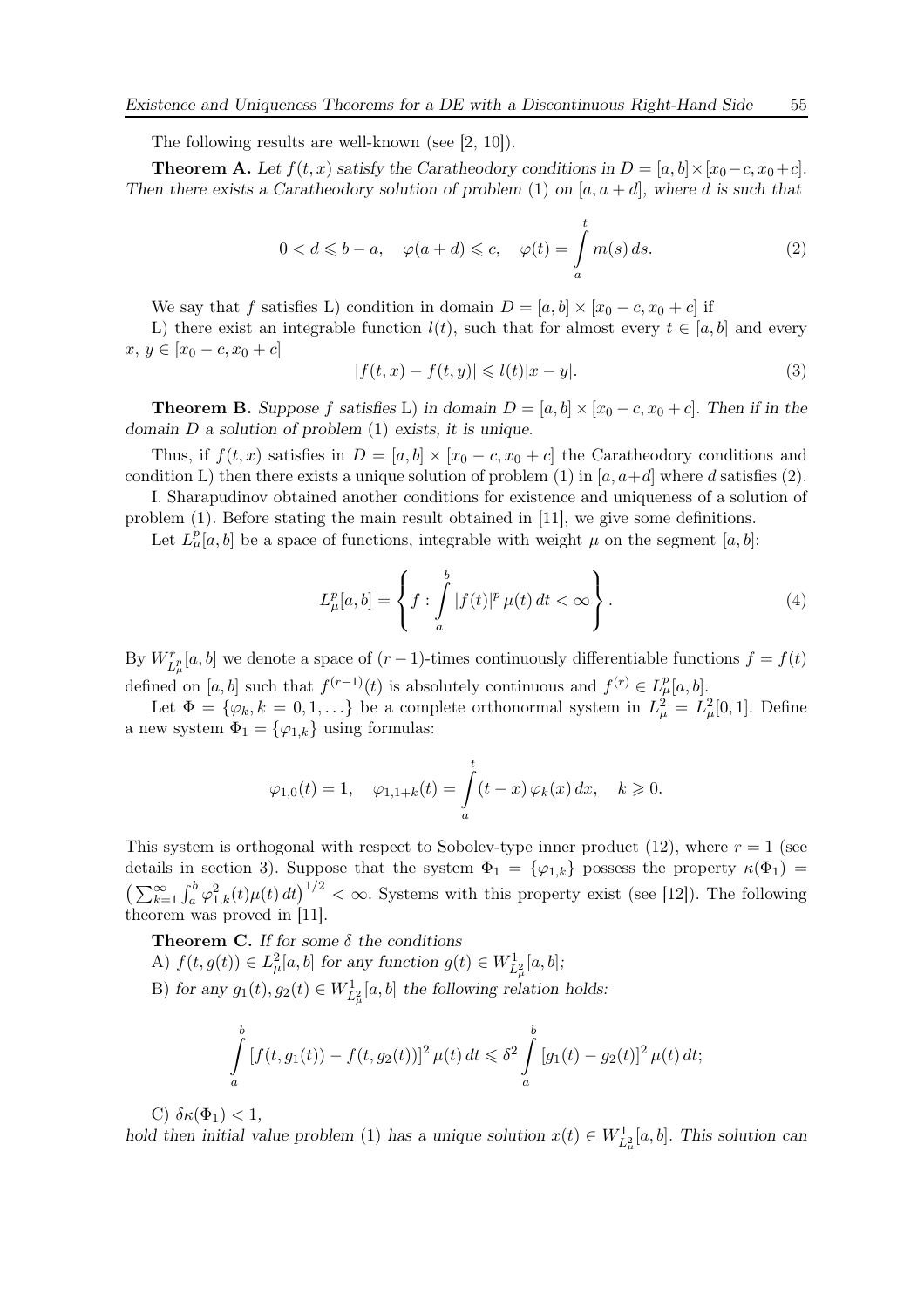be represented as a uniformly convergent series

$$
x(t) = x_0 + \sum_{k=1}^{\infty} c_{1,k} \varphi_{1,k}(t), \quad t \in [a, b].
$$
 (5)

In this article, we show that in the case of unit weight  $\mu(t)$ , using the methods from [11–13], we can

1) remove condition C) in Theorem C;

2) replace condition B) with

B') there exists an integrable function  $w(t)$ , such that for any  $g_1(t), g_2(t) \in W_{L^2_{\mu}}^1[a, b]$ the following relation holds:

$$
\int_{a}^{b} \left[ f(t, g_1(t)) - f(t, g_2(t)) \right]^2 dt \leq \int_{a}^{b} w(t) \left[ g_1(t) - g_2(t) \right]^2 dt.
$$

Namely, the following theorem holds.

**Theorem 1.** If f satisfies conditions A), B'), initial value problem  $(1)$  has a unique solution  $x(t) \in W_{L^2}^1[a, b]$  on  $[a, b]$ .

A proof of this theorem, which is given in section 5, is based on using the next theorem.

**Theorem 2.** Let  $\Phi = {\varphi_k}$  be a complete orthonormal system in  $L^2[u, v]$  such that for  $\Phi_1 = \{\varphi_{1,k}\}\$ a condition  $\delta(\Phi_1) = \left(\sup_{t \in [u,v]} \sum_{k=1}^{\infty} \varphi_{1,k}^2(t)\right)^{1/2} < \infty$  holds.

If f satisfies A), B'), then for any  $\alpha \in [a, b)$  and any  $h \leq b - \alpha$  that satisfies the condition

$$
h \int_{\alpha}^{\alpha+h} w(t) dt < \frac{v-u}{\delta^2(\Phi_1)}
$$
\n(6)

an initial value problem

$$
x'(t) = f(t, x), \quad x(\alpha) = x_0, \quad t \in [\alpha, \alpha + h], \tag{7}
$$

has a unique solution  $x(t) \in W_{L^2}^1[\alpha, \alpha + h]$  on  $[\alpha, \alpha + h]$ . This solution can be represented as a uniformly convergent series

$$
x(t) = x_0 + \sum_{k=1}^{\infty} c_{1,k} \varphi_{1,k}(\theta(t)), \quad \theta(t) = \frac{v - u}{h}(t - \alpha) + u, \quad t \in [\alpha, \alpha + h].
$$
 (8)

A proof of Theorem 2 is given in section 4. The proof is based on using Fourier series with respect to  $\Phi_1$ -type system, orthogonal in Sobolev sense and generated by an ordinary system. Some general information about these systems we give in section 3.

Coefficients  $c_{1,k}$  in (8) are Fourier coefficients with respect to Sobolev system  $\Phi_1$ . To determine the coefficients  $c_{1,k}$ , we use a specially constructed operator  $A$  (see (26)), defined in Hilbert space  $l_2$ , consisting of sequences  $C = (c_j)_{j=1}^{\infty}$  with the norm  $||C|| = (\sum_{j=1}^{\infty} c_j^2)^{1/2}$ . The operator A is constructed in such a way that its fixed point is a sequence of the coefficients  $c_{1,k}$ . In this connection, the question of whether the operator A has a contraction property becomes important. It turns out that a positive answer to this question can be given when functions of the system  $\Phi_1$  have the following property

- under conditions of Theorem C:  $\kappa(\Phi_1) < \infty$  [12–14];
- under conditions of Theorem 2:  $\delta(\Phi_1) < \infty$  (see section 4).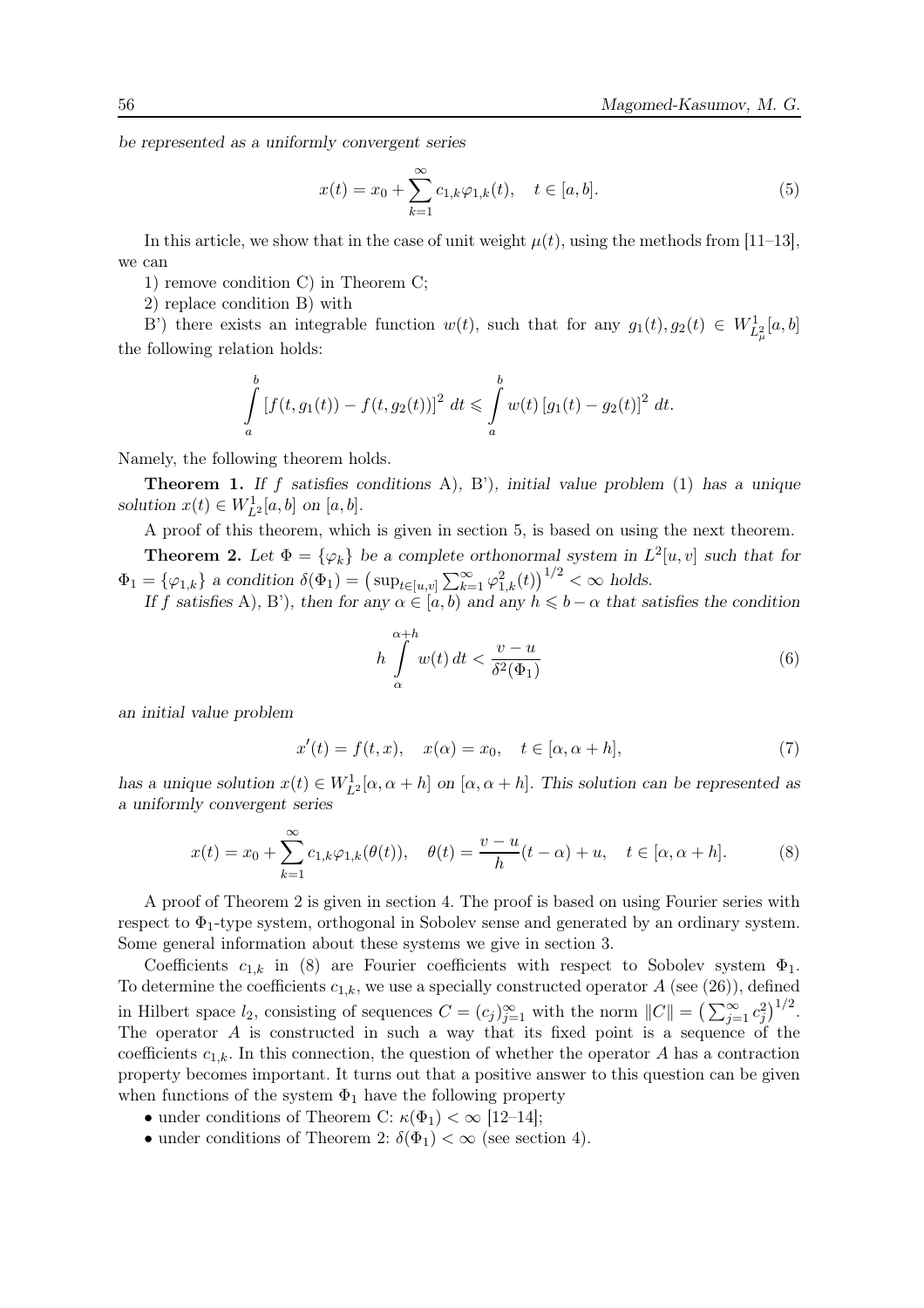It was shown in [12] that the properties  $\kappa(\Phi_1) < \infty$  and  $\delta(\Phi_1) < \infty$  hold for the system of functions  $\chi_{1,k}(x)$  generated by the Haar system, and for the system of functions generated by the system of cosine functions.

It should be noted that under conditions of Theorem 2 the operator A is contractive. This property can be employed to construct robust, fast and easy to implement numerical methods of solving an initial value problem with discontinuous right-hand side.

We begin with considering a relationship between conditions  $C1$ ,  $C2$ ,  $C3$ ,  $L$ ) and A),  $B$ <sup>'</sup>).

#### 2. Relationship Between Conditions

Let's introduce modifications of conditions C3) and L) in the following way:

C3') there exists a function  $m(t) \in L^2[a, b]$  such that  $|f(t,x)| \leq m(t)$ .

L') there exist a function  $l(t) \in L^2[a, b]$ , such that for almost every  $t \in [a, b]$  and every x,  $y \in [x_0 - c, x_0 + c]$ 

$$
|f(t,x) - f(t,y)| \leq l(t)|x - y|.\tag{9}
$$

These conditions differ from their counterparts only in that here we require functions  $m(t)$ and  $l(t)$  to be from  $L^2[a,b]$ .

**Theorem 3.** A function  $f(t, x)$  satisfies conditions C1), C2), C3'), L') if and only if it satisfies conditions A), B').

This theorem proof is based on the following lemmas.

**Lemma 1.** If f for some function  $w(t)$  satisfies the condition B') on the segment [a, b], then f will satisfy this condition with the same function  $w(t)$  on any subsegment  $[\alpha, \beta] \subset [a, b]$ .

 $\leq$  Let  $g_1, g_2$  be arbitrary functions from  $W_{L^2}^1[\alpha, \beta]$ . Denote by  $\tilde{g}_1$  the continuous extension of  $g_1$  by the constants to the entire interval  $[a, b]$ :

$$
\tilde{g}_1(x) = \begin{cases} g_1(\alpha), & x \in [a, \alpha), \\ g_1(x), & x \in [\alpha, \beta], \\ g_1(\beta), & x \in (\beta, b], \end{cases}
$$

and by  $\tilde{g}_2(x; h)$  the continuous extension of  $g_2$  by constants  $g_1(\alpha)$ ,  $g_1(\beta)$  on the segments  $[a, \alpha - h], [\beta + h, b]$  and by linear functions on the segments  $[\alpha - h, \alpha], [\beta, \beta + h]$ :

$$
\tilde{g}_2(x; h) = \begin{cases}\ng_1(\alpha), & x \in [a, \alpha - h], \\
\frac{g_2(\alpha) - g_1(\alpha)}{h}(x - \alpha) + g_2(\alpha), & x \in (\alpha - h, \alpha), \\
g_2(x), & x \in [\alpha, \beta], \\
\frac{g_1(\beta) - g_2(\beta)}{h}(x - \beta) + g_2(\beta), & x \in (\beta, \beta + h), \\
g_1(\beta), & x \in [\beta + h, b].\n\end{cases}
$$

It is clear that  $\tilde{g}_1(t)$  and  $\tilde{g}_2(t; h)$  belong to  $W_{L^2}^1[a, b]$  for any sufficiently small h. Further, for any small  $h > 0$  we have

$$
\int_{\alpha}^{\beta} \left[ f(t, g_1(t)) - f(t, g_2(t)) \right]^2 dt \leq \int_{a}^{b} \left[ f(t, \tilde{g}_1(t)) - f(t, \tilde{g}_2(t; h)) \right]^2 dt
$$
  

$$
\leq \int_{a}^{b} w(t) \left[ \tilde{g}_1(t) - \tilde{g}_2(t; h) \right]^2 dt = \int_{\alpha}^{\beta} w(t) \left[ g_1(t) - g_2(t) \right]^2 dt + I_1(h) + I_2(h), \quad (10)
$$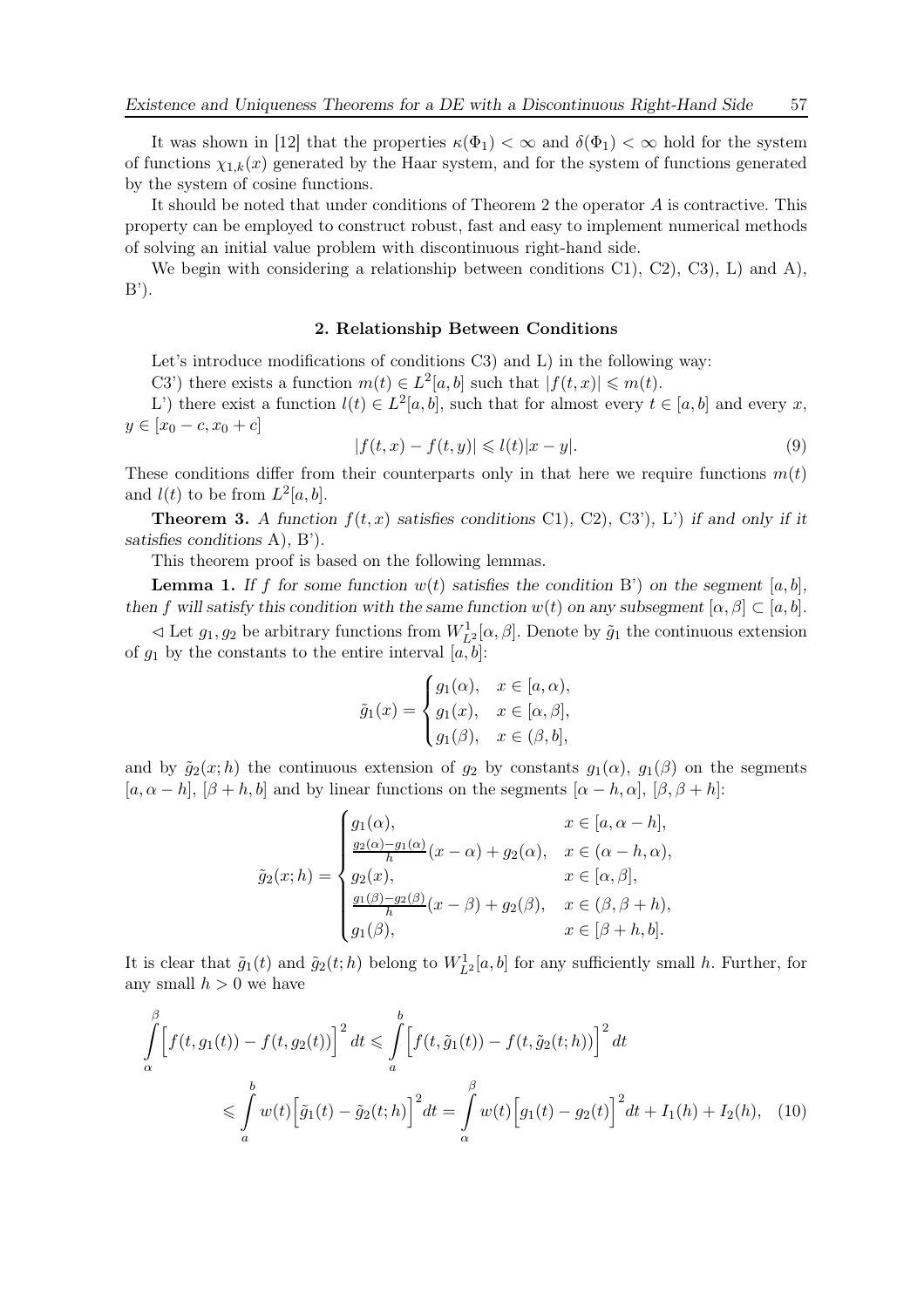where

$$
I_1(h) = \int_a^{\alpha} w(t) \Big[ \tilde{g}_1(t) - \tilde{g}_2(t; h) \Big]^2 dt, \quad I_2(h) = \int_{\beta}^b w(t) \Big[ \tilde{g}_1(t) - \tilde{g}_2(t; h) \Big]^2 dt.
$$

Consider  $I_1(h)$ :

$$
|I_1(h)| = \left| \int_{\alpha-h}^{\alpha} w(t) \left[ g_1(\alpha) - \frac{g_2(\alpha) - g_1(\alpha)}{h} (t - \alpha) - g_2(\alpha) \right]^2 dt \right|
$$
  
=  $(g_1(\alpha) - g_2(\alpha))^2 \left| \int_{\alpha-h}^{\alpha} w(t) \left[ 1 - \frac{\alpha - t}{h} \right]^2 dt \right| \le (g_1(\alpha) - g_2(\alpha))^2 \int_{\alpha-h}^{\alpha} |w(t)| dt.$ 

Last integral vanishes as  $h \to 0$  (absolute continuity). Hence,  $I_1(h) \to 0$ ,  $h \to 0$ . Similarly, we can show that  $I_2(h) \to 0$ ,  $h \to 0$ . Then lemma's statement follows from (10). ⊳

**Lemma 2.** If f satisfies condition B'), then the function  $w(t)$  is nonnegative for a.e.  $t \in [a, b]$  and the function f satisfies condition L'), in which  $l(t) = \sqrt{w(t)} \in L^2[a, b]$ .

 $\leq$  Let x, y be arbitrary numbers. By Lemma 1, it follows that for any small  $h > 0$ 

$$
\frac{1}{h} \int_{u}^{u+h} \left[ f(t,x) - f(t,y) \right]^2 dt \le (x-y)^2 \frac{1}{h} \int_{u}^{u+h} w(t) dt, \quad u \in [a,b].
$$

Hence, tending h to 0, we get that for a.e.  $u \in [a, b]$  [15, th. 1.3, p. 104]

$$
|f(u, x) - f(u, y)|^2 \leq w(u)(x - y)^2.
$$
 (11)

This implies that  $w(t)$  must be nonnegative for a. e.  $t \in [a, b]$ . Then to obtain L') it remains to extract square roots from both sides of (11) and denote  $l(u) = \sqrt{w(u)}$ .

 $\leq$  Proof of Theorem 3. Suppose f satisfies the conditions C1), C2), C3'), L'). Arguing as in [10, Chapter VIII, § 8] (or in [16, Chapter III, § 10, Supplement II, p. 122]) one can show that  $f(t, g(t)) \in L^2[a, b]$  for any measurable function  $g(t)$ , so condition A) holds for f. Further, it follows from L') that

$$
\int_{a}^{b} \left[ f(t, g_1(t)) - f(t, g_2(t)) \right]^2 dt \leq \int_{a}^{b} w(t) \left[ g_1(t) - g_2(t) \right]^2 dt,
$$

where  $w(t) = l^2(t) \in L^1[a, b]$ , and condition B') also holds for f. Thus, conditions C1), C2),  $(C3')$ ,  $L'$ ) imply conditions  $A$ ),  $B'$ ).

Now we show that the converse is also true. Condition C2) follows from A). By Lemma 2, condition B') imply L'). It follows from L') that  $f(t, x)$  satisfies C1). It remains to show that  $f(t, x)$  satisfies C3'). We claim that L') and A) imply C3'). Indeed, using L') we get

$$
|f(t,x)-f(t,a)| \leqslant l(t)|x-a| \leqslant l(t)(b-a), \quad x \in [a,b],
$$

where  $l(t) \in L^2[a, b]$ . This can be rewritten as  $f(t, a) - l(t)(b-a) \leqslant f(t, x) \leqslant f(t, a) + l(t)(b-a)$ . Hence,

$$
|f(t,x)| \leq m(t) = \max\{|f(t,a) - l(t)(b-a)|, |f(t,a) + l(t)(b-a)|\}, \quad x \in [a,b].
$$

Since  $f(t, a) \in L^2[a, b]$  (due to A)), we have  $f(t, a) \pm l(t)(b - a) \in L^2[a, b]$ , so  $m(t)$  is also from  $L^2[a, b]$  and condition C3') holds. ⊳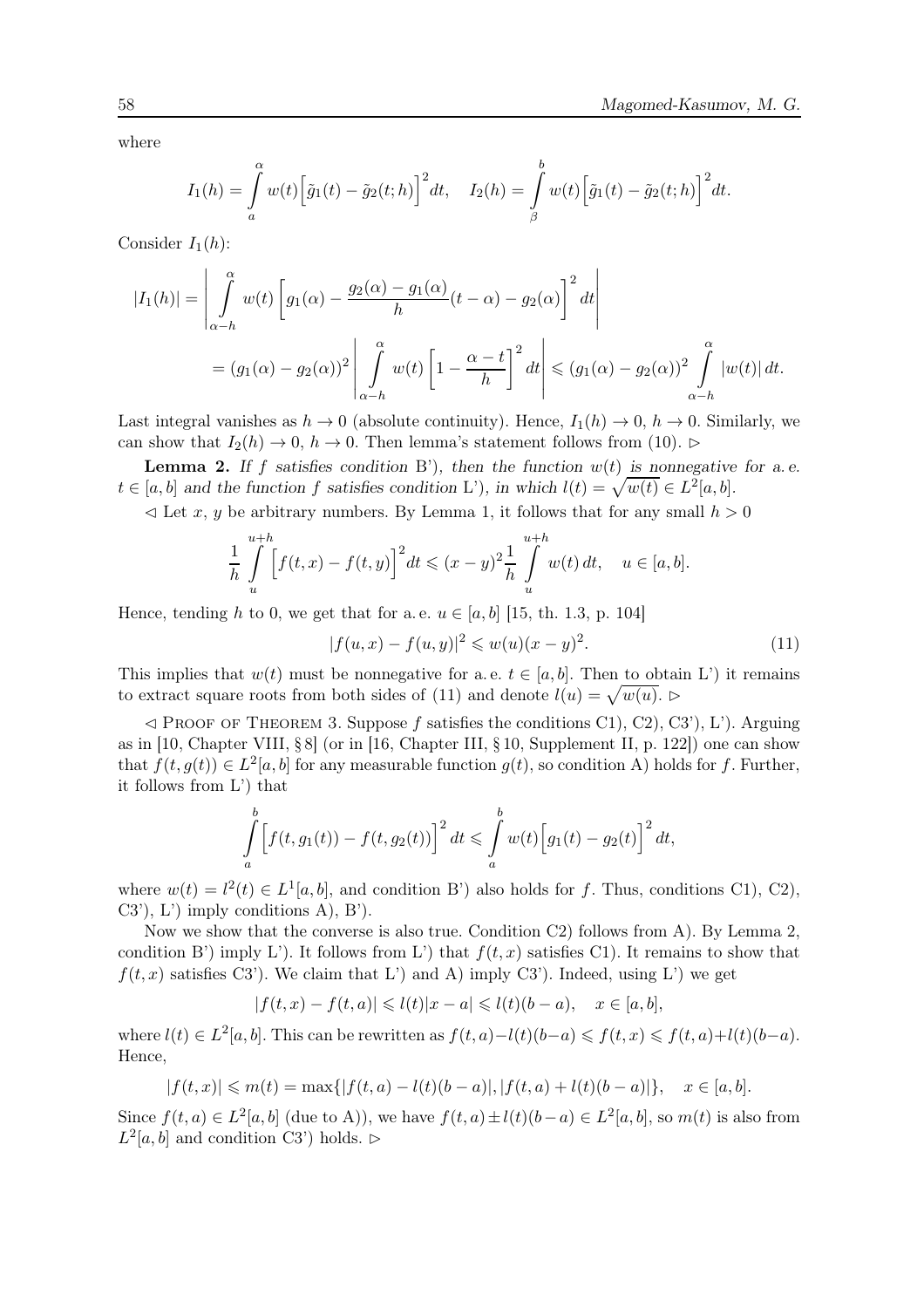### 3. Sobolev Orthogonal Systems

In [17–20] I. Sharapudinov considered systems of functions orthogonal with respect to Sobolev-type inner product

$$
\langle f, g \rangle = \sum_{\nu=0}^{r-1} f^{(\nu)}(a) g^{(\nu)}(a) + \int_{a}^{b} f^{(r)}(x) g^{(r)}(x) \mu(x) dx.
$$
 (12)

He introduced systems  $\Phi_r = {\varphi_{r,k}}$  defined as

$$
\varphi_{r,k}(x) = \frac{(x-a)^k}{k!}, \quad k = 0, 1, \dots, r-1,
$$
\n(13)

$$
\varphi_{r,k}(x) = \frac{1}{(r-1)!} \int_{a}^{x} (x-t)^{r-1} \varphi_{k-r}(t) dt, \quad k = r, r+1, \dots,
$$
\n(14)

where  $\Phi = {\varphi_k}_{k=0}^{\infty}$  is a system, orthogonal with respect to the ordinary inner product of the form

$$
\langle f, g \rangle = \int_{a}^{b} f(t)g(t) \,\mu(t) \, dt,\tag{15}
$$

and showed orthogonality of these systems with respect to inner product (12). The system  $\Phi_r$ is called a Sobolev orthogonal system generated by the system Φ.

A Fourier series of a function  $x(t)$  in the system  $\Phi_r$  has the following form [18]:

$$
x(t) \sim \sum_{k=0}^{r-1} x^{(k)}(a) \frac{(t-a)^k}{k!} + \sum_{k=r}^{\infty} c_{r,k}(x) \varphi_{r,k}(t),
$$
\n(16)

where

$$
c_{r,k}(x) = \int_{a}^{b} x^{(r)}(t)\varphi_{k-r}(t)\,\mu(t)\,dt.
$$
 (17)

The Fourier series of form (16) turned out to be a natural and very convenient tool for solving systems of differential equations [12]. In [12–14] it was proposed an iterative method for solving an initial value problem for a nonlinear ordinary differential equation of the form

$$
x'(t) = f(t, x), \quad x(a) = x_0, \quad t \in [a, b], \tag{18}
$$

based on a representation of the solution of problem (18) as a Fourier series in a  $\Phi_1$ -type system:

$$
x(t) = x(a) + \sum_{k=1}^{\infty} c_{1,k}(x)\varphi_{1,k}(t),
$$
\n(19)

where  $x(a) = x_0$  is an initial value and  $c_{1,k}(x)$  are unknown Fourier coefficients that should be found.

In already mentioned works [12–14] it is assumed that a function on the right-hand side of a differential equation is continuous in both variables and satisfies the Lipschitz condition with respect to y. However, it turned out that the method used there can be extended to the case of differential equations with a discontinuous right-hand side [11]. We use this method to prove Theorem 2.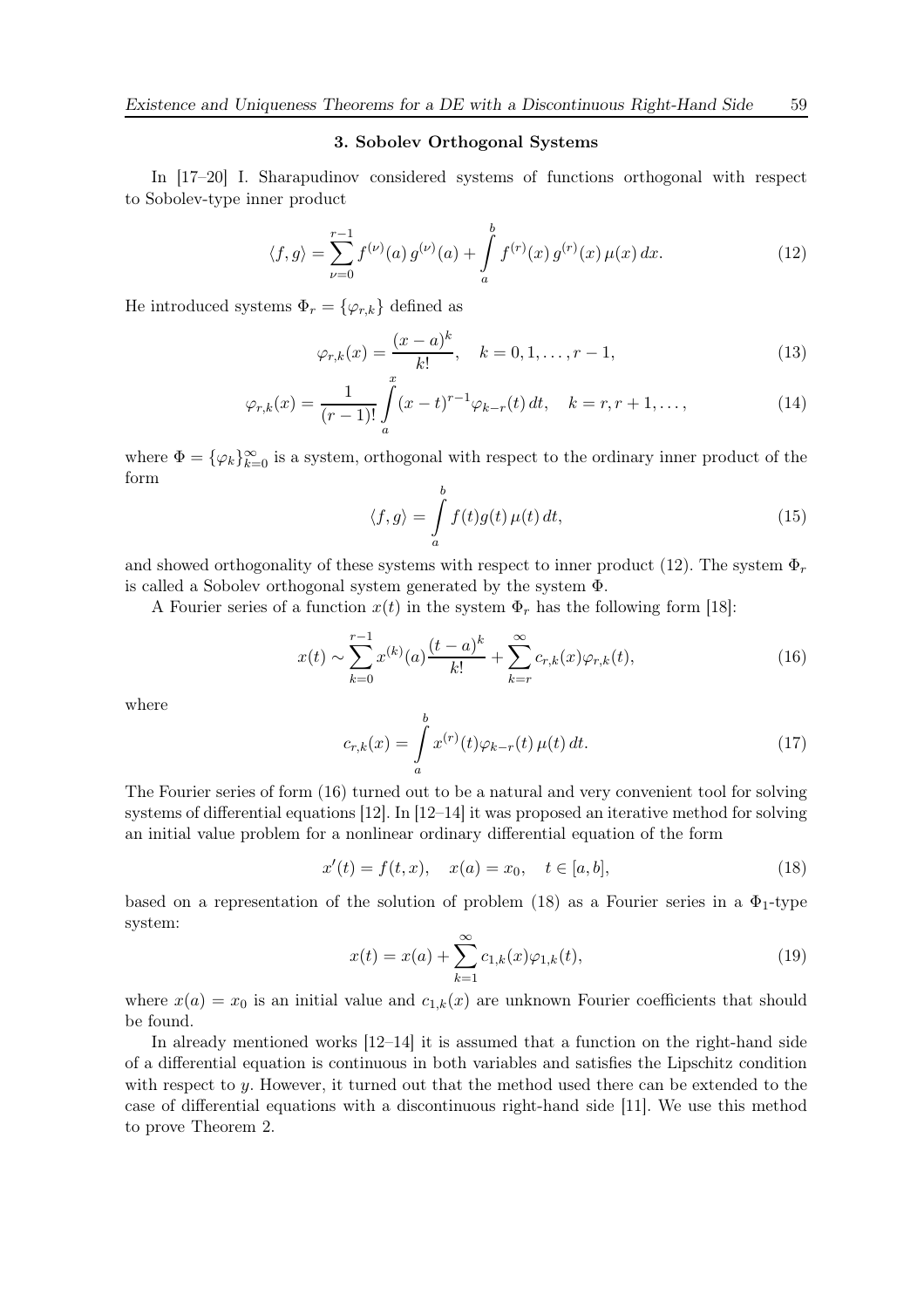## 4. Proof of Theorem 2

If we introduce a function  $y(s) = x(\theta^{-1}(s))$ , where  $\theta^{-1}(s) = \frac{s-u}{v-u}h + \alpha$ , then problem (7) can be written as follows

$$
y'(s) = F(s, y), \quad y(u) = y_0, \quad s \in [u, v], \tag{20}
$$

where  $F(s, y) = \frac{h}{v-u} f(\theta^{-1}(s), y)$ . It is easy to verify that  $F(s, g(s)) \in L^2[u, v]$  for any  $g \in$  $W_{L^2}^1[u, v]$ . Indeed, using the substitution  $s = \theta(t)$ , we obtain

$$
\int_{u}^{v} F^{2}(s, g(s)) ds = \frac{h}{v - u} \int_{\alpha}^{\alpha + h} f^{2}(t, g(\theta(t))) dt.
$$
\n(21)

Assuming

$$
\tilde{g}(t) = \begin{cases}\ng(\theta(\alpha)), & t \in [a, \alpha), \\
g(\theta(t)), & t \in [\alpha, \alpha + h], \\
g(\theta(\alpha + h)), & t \in (\alpha + h, b],\n\end{cases}
$$

and noting that  $\tilde{g}(t) \in W_{L^2}^1[a, b]$ , from (21) and condition A) we get

$$
\int_{u}^{v} F^{2}(s, g(s)) ds \leq \frac{h}{v-u} \int_{a}^{b} f^{2}(t, \tilde{g}(t)) dt < \infty.
$$

Further, for problem  $(20)$  following the work [11] we introduce the operator A, the construction of which is based on the following relations:

$$
y(s) = y(u) + \sum_{k=0}^{\infty} c_{1,k+1}(y) \varphi_{1,k+1}(s), \qquad (22)
$$

$$
y'(s) = \sum_{k=0}^{\infty} c_{1,k+1}(y) \,\varphi_k(s),\tag{23}
$$

$$
q(s) = F(s, y(s)) = \sum_{k=0}^{\infty} c_k(q) \, \varphi_k(s), \tag{24}
$$

where the first relation is the Fourier series in the system  $\{\varphi_{1,k}\}\,$  of the function  $y(s)\in\mathbb{R}$  $W_{L^2}^1[u,v]$ , and the second and third ones are Fourier series in system  $\{\varphi_k\}$  of functions  $y'(s) \in$  $L^2[u,v]$  and  $q(s) \in L^2[u,v]$  respectively. Note that in the relation (22) the Fourier series converges uniformly (see, for example, [18, Theorem 2.2]), and in (23) and (24) series converge in the metric of  $L^2[u, v]$  (due to the completeness of the system  $\varphi_k$  in the space  $L^2[u, v]$ ).

It follows from  $(7)$ ,  $(23)$  and  $(24)$  that

$$
c_{1,k+1}(y) = c_k(q) = \int_{u}^{v} F(s, y(s)) \varphi_k(s) ds.
$$

Combining this equality with (22) we obtain the relation

$$
c_{1,k+1}(y) = \int_{u}^{v} F\left(s, y(u) + \sum_{j=0}^{\infty} c_{1,j+1}(y) \varphi_{1,j+1}(s)\right) \varphi_k(s) ds, \quad k \ge 0.
$$
 (25)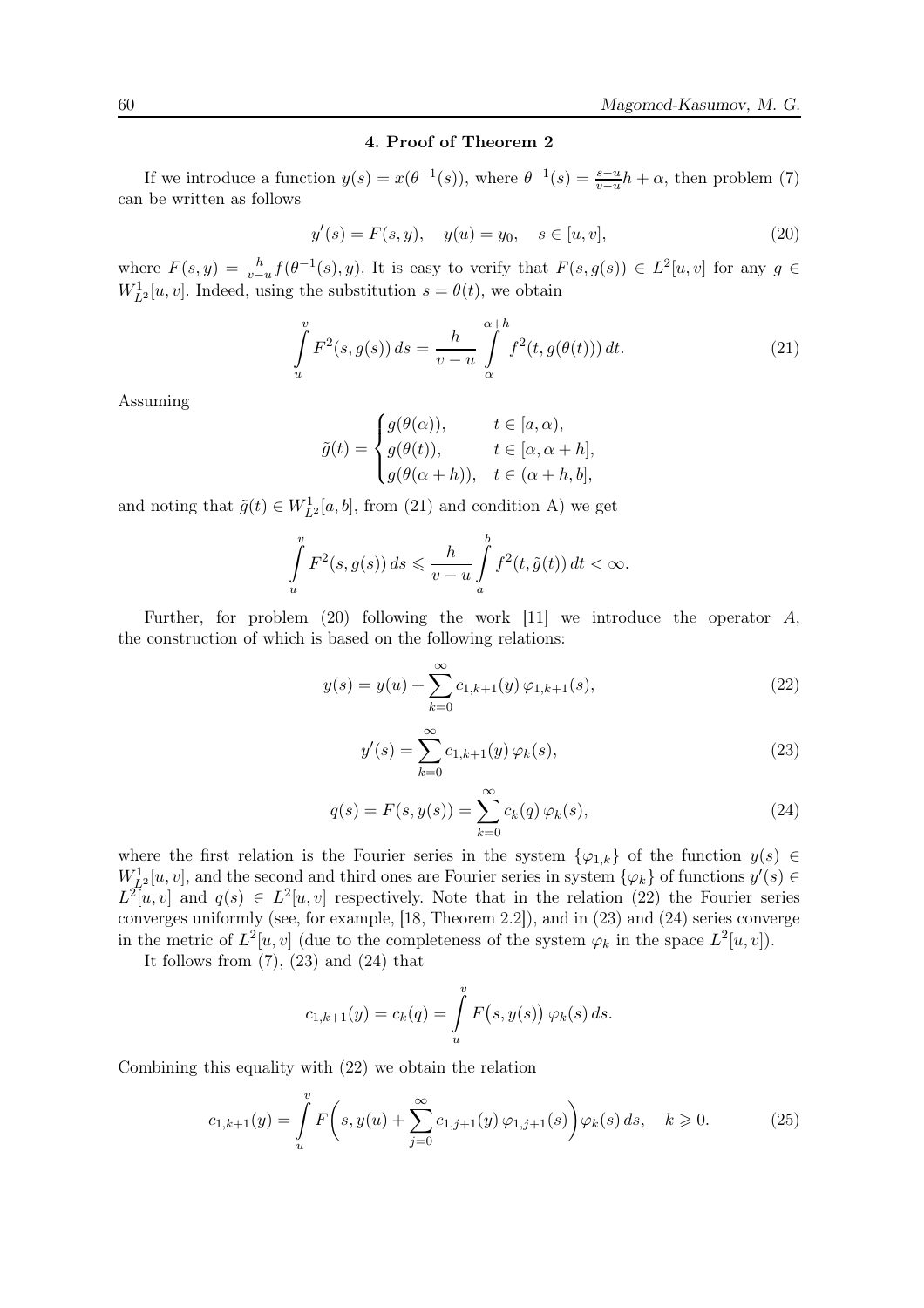The right-hand side expression is the aforementioned operator A that takes the point  $d \in l^2$ to the point  $A(d) \in l^2$  according to the following rule

$$
A(d) = \left(\int_{u}^{v} F\left(s, y(u) + \sum_{j=0}^{\infty} d_j \varphi_{1,j+1}(s)\right) \varphi_k(s) ds, \ k \geqslant 0\right),\tag{26}
$$

where

$$
F(s,y) = \frac{h}{v-u} f\left(\theta^{-1}(s), y\right), \quad \theta^{-1}(s) = \frac{s-u}{v-u} h + \alpha.
$$

It follows from (25) that the Fourier coefficients sequence  $C(y) = (c_{1,k+1}(y), k \geq 0)$ of the solution  $y(s)$  with respect to the system  $\Phi_1 = {\varphi_{1,k}(s)}$  is a fixed point of the operator A:  $A(C(y)) = C(y)$ .

We now show that  $A$  is contractive provided  $B'$ ).

Let  $d^1$  and  $d^2$  be two arbitrary points in  $l^2$ . We introduce the notation:

$$
g_1(s) = y(u) + \sum_{j=0}^{\infty} d_j^1 \varphi_{1,j+1}(s), \quad g_2(s) = y(u) + \sum_{j=0}^{\infty} d_j^2 \varphi_{1,j+1}(s).
$$
 (27)

Theorem [18, Theorem 2] implies that  $g_1, g_2 \in W_{L^2}^1[u, v]$  and that their series uniformly converge on  $[u, v]$ . Consider the difference:

$$
A(d^{1}) - A(d^{2}) = \left( \int_{u}^{v} \left[ F(s, g_{1}(s)) - F(s, g_{2}(s)) \right] \varphi_{k}(s) ds, k \ge 0 \right).
$$

By Parseval's equality, we have:

$$
||A(d^{1}) - A(d^{2})||_{l^{2}}^{2} = \int_{u}^{v} [F(s, g_{1}(s)) - F(s, g_{2}(s))]^{2} ds \doteq J.
$$
 (28)

Changing the variable  $s = \theta(t)$  reduces the integral J to the form:

$$
J = \frac{h}{v - u} \int_{\alpha}^{\alpha + h} \left[ f(t, \bar{g}_1(t)) - f(t, \bar{g}_2(t)) \right]^2 dt,
$$

where  $\bar{g}_j(t) = g_j(\theta(t))$ ,  $j = 1, 2$ . It is obvious that  $\bar{g}_j(t) \in W_{L^2}^1[\alpha, \alpha + h]$ ,  $j = 1, 2$ . Since f satisfies condition B') on the segment  $[a, b]$ , using Lemma 1 and making the inverse change  $t = \theta^{-1}(s)$  we get

$$
J \leqslant \frac{h}{v-u} \int_{\alpha}^{\alpha+h} w(t) \big[ \bar{g}_1(t) - \bar{g}_2(t) \big]^2 dt = \frac{h^2}{(v-u)^2} \int_{u}^{v} w(\theta^{-1}(s)) \big[ g_1(s) - g_2(s) \big]^2 ds. \tag{29}
$$

Substituting the expressions from (27) into the last integral and applying the Cauchy–Bunyakovsky inequality we obtain:

$$
\int_{u}^{v} w(\theta^{-1}(s)) [g_1(s) - g_2(s)]^2 ds \le ||d^1 - d^2||_{l^2}^2 \delta^2(\Phi_1) \frac{v - u}{h} \int_{\alpha}^{\alpha + h} w(t) dt.
$$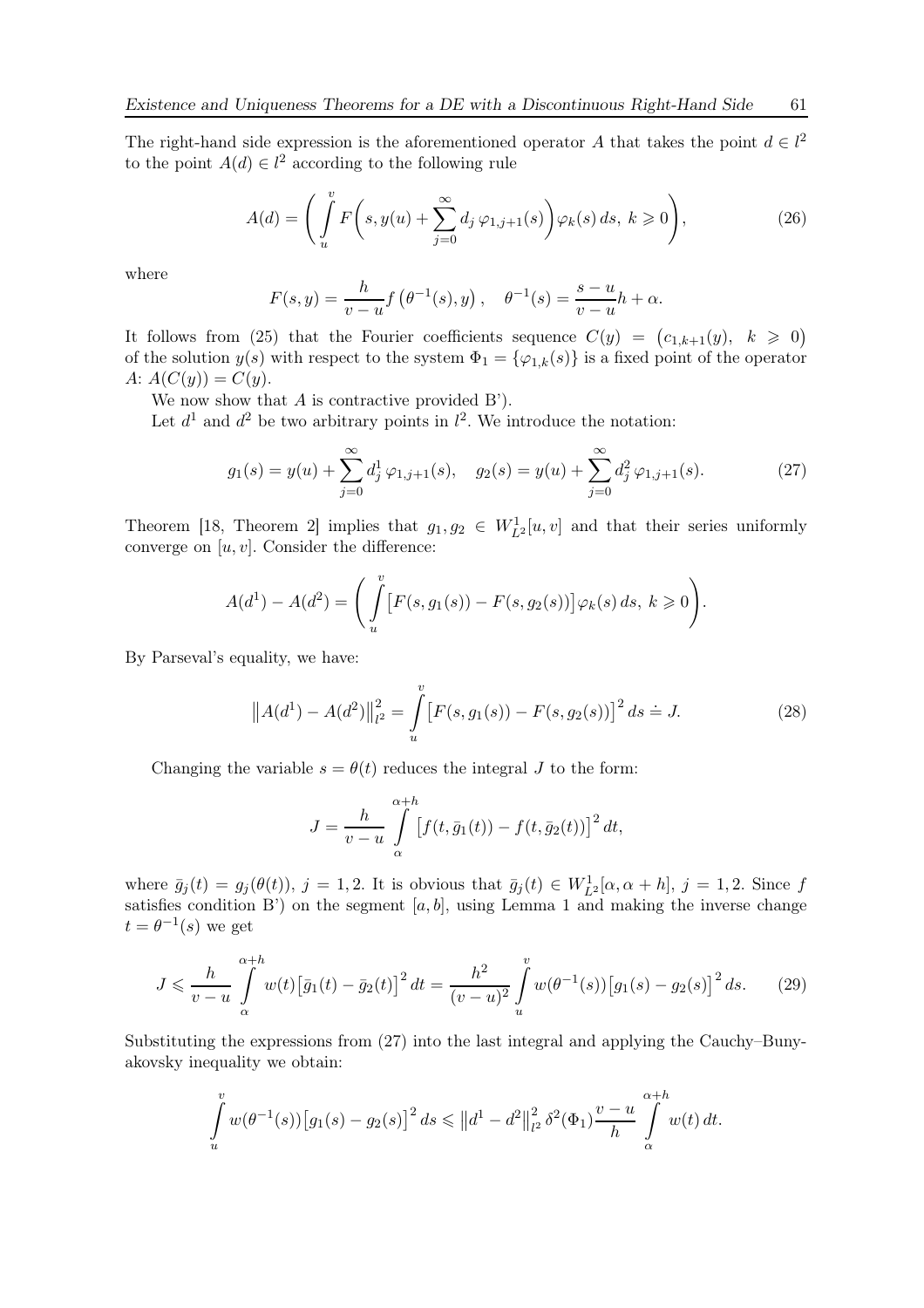This inequality with (28), (29) yields:

$$
||A(d^{1}) - A(d^{2})||_{l^{2}} \leq \delta(\Phi_{1}) \left(\frac{h}{v-u} \int_{\alpha}^{\alpha+h} w(t) dt\right)^{1/2} ||d^{1} - d^{2}||_{l^{2}}.
$$

Therefore, under the condition (6), the operator A will be contractive.

Hence, since  $l^2$  is a complete space, the operator A will have a unique fixed point. This point as noted above (see (25)) is a Fourier coefficients sequence of the solution  $y(s)$  for problem (20). So a solution exists and has a form (22), where  $C(y) = (c_{1,k+1}(y), k \ge 0)$ is a fixed point of A. The solution uniqueness follows from the fact that any solution  $y(s)$ of problem (20) belongs to the space  $W_{L^2}^1[u, v]$  and therefore can be decomposed into uniformly convergent series (22), in which the sequence of coefficients is a fixed point of the operator A.

If  $y(s)$  is a solution of problem (20), then  $x(t) = y(\theta(t))$  is a solution of problem (7) on  $[\alpha, \alpha + h]$ .

#### 5. Proof of Theorem 1

To obtain a solution on the segment [a, b], we divide it into m subsegments  $[a_i, a_{i+1}] =$  $[ih, (i + 1)h], i = 0, 1, ..., m - 1$ , where  $h = \frac{b-a}{m}, m > \delta^2(\Phi_1) \frac{b-a}{v-u}$  $\frac{b-a}{v-u}$   $\int_a^b w(t) dt$  (therefore, on each segment condition (6) will hold). We will successively solve the initial value problems

$$
x'(t) = f(t, x), \quad x(a_i) = x_{i,0}, \quad t \in [a_i, a_{i+1}], \tag{30}
$$

on the segments  $[a_i, a_{i+1}]$  with initial values defined as follows:  $x_{0,0} = x_0, x_{i,0} = x_{i-1}(a_i)$ ,  $i = 1, \ldots, m-1$ , where  $x_i(t)$  is a solution of the problem on the subsegment  $[a_i, a_{i+1}]$ . Then the solution on the segment  $[a, b]$  will have the form:

$$
x(t) = x_i(t), \quad t \in [a_i, a_{i+1}], \quad i = 0, \ldots, m-1.
$$

It is easy to verify that given function is a solution of problem (1). Indeed,  $x(0) = x_0(0) =$  $x_{0,0} = x_0$ , so initial condition holds. It is also obvious that  $x(t) \in W_{L^2}^1[u, v]$ . Further, denote by  $E_i \subset [a_i, a_{i+1}]$  a set with measure  $\mu(E_i) = |a_{i+1} - a_i|$  such that  $x_i'$  $i'_i(t) = f(t, x_i(t)), t \in E_i.$ If  $t \in E = \bigcup_{i=0}^{m-1} E_i$  then t belongs to some  $E_i$ . Hence, for this t we have  $x'(t) = x'_i$  $i(t) =$  $f(t, x_i(t)) = f(t, x(t))$ . Since  $\mu(E) = b - a$ ,  $x(t)$  satisfies (1) almost everywhere on [a, b].

#### References

- 1. Filippov, A. F. Differential Equations with Discontinuous Right-Hand Side, Matematicheskii Sbornik. Novaya Seriya, 1960, vol. 51 (93), no. 1, pp. 99–128 (in Russian).
- 2. Filippov, A. F. Differential Equations with Discontinuous Righthand Sides, Dordrecht, The Netherlands, Kluwer Academic Publishers, 1988.
- 3. Krasovskij, N. N. Game-Theoretic Problems of Capture, Moscow, Nauka, 1970 (in Russian).
- 4. Krasovskij, N. N. and Subbotin, A. I. Positional Differential Games, Moscow, Nauka, 1974 (in Russian).
- 5. Hermes, H. Discontinuous Vector Fields and Feedback Control, Differential Equations and Dynamical Systems, New York, Academic Press, 1967.
- 6. Cid, J. N. and Pouso, R. L. Ordinary Differential Equations and Systems with Time-Dependent Discontinuity Sets, Proceedings of the Royal Society of Edinburgh: Section a Mathematics, 2004, vol. 134, no. 4, pp. 617–637. DOI: 10.1017/S0308210500003383.
- 7. Hajek, O. Discontinuous Differential Equations, I, Journal of Differential Equations, 1979, vol. 32, no. 2, pp. 149–170. DOI: 10.1016/0022-0396(79)90056-1.
- 8. Cortes, J. Discontinuous Dynamical Systems, IEEE Control Systems Magazine, 2008, vol. 28, no. 3, pp. 36–73. DOI: 10.1109/MCS.2008.919306.
- 9. Ceragioli, F. Discontinuous Ordinary Differential Equations and Stabilization, PhD thesis, Universita di Firenze, 2000.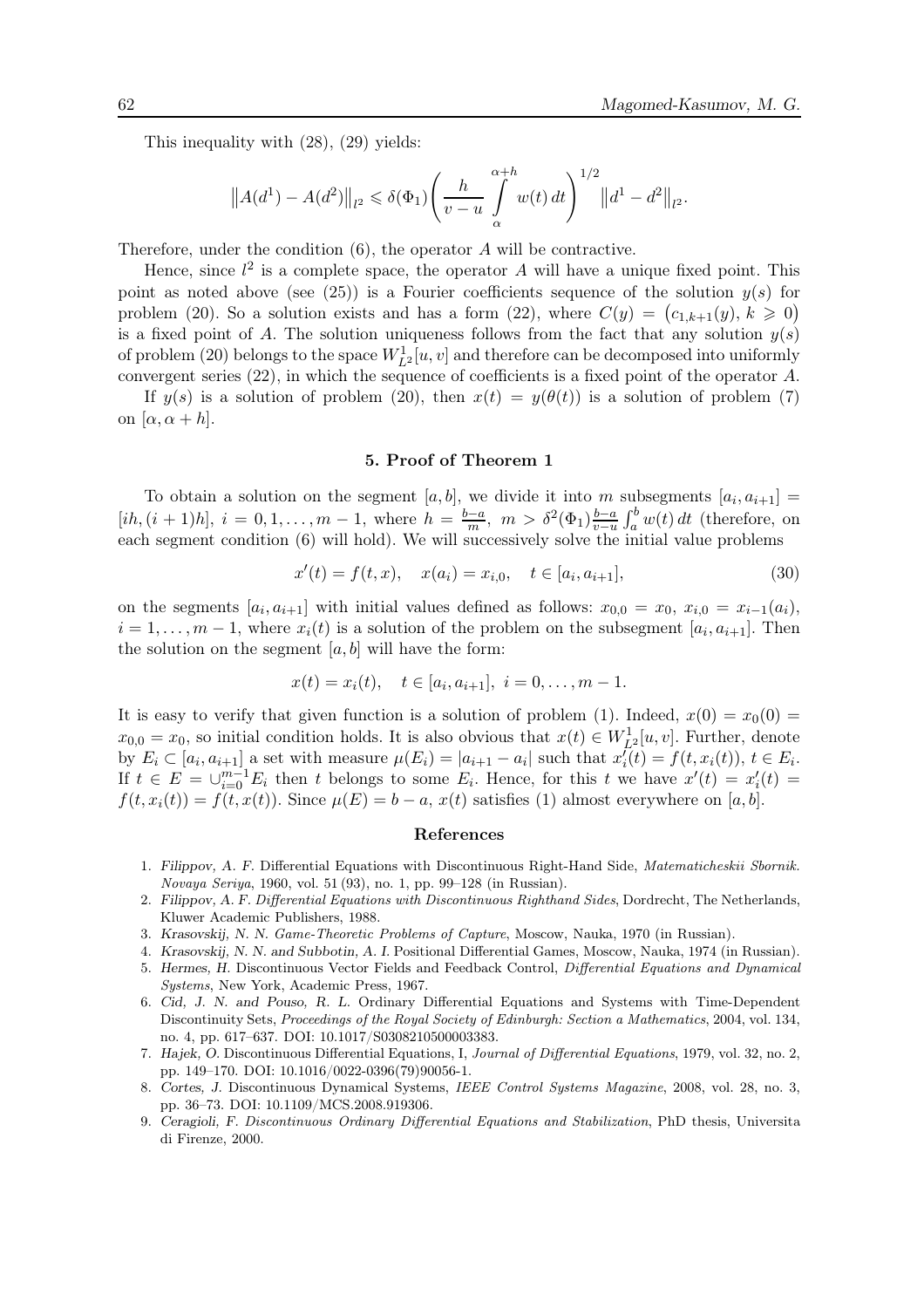- 10. Sansone, G. Equazioni Differenziali Nel Campo Reale, vol. 2, Consiglio nazionale consiglio nazionale delle ricerche. Monografie di matematic applicata, Nicola Zanichelli, 1949.
- 11. Sharapudinov, I. I. On the Existence and Uniqueness of Solutions of ODEs with Discontinuous Right-Hand Sides and Sobolev Orthogonal Systems of Functions, Daghestan Electronic Mathematical Reports, 2018, vol. 9, pp. 68–75 (in Russian). DOI: 10.31029/demr.9.8.
- 12. Sharapudinov, I. I. Sobolev-Orthogonal Systems of Functions and the Cauchy Problem for ODEs, Izvestiya: Mathematics, 2019, vol. 83, no. 2, pp. 391–412. DOI: 10.1070/im8742.
- 13. Sharapudinov, I. I. Sobolev Orthogonal Polynomials Associated with Chebyshev Polynomials of the First Kind and the Cauchy Problem for Ordinary Differential Equations, Differential Equations, 2018, vol. 54, no. 12, pp. 1602–1619. DOI: 10.1134/S0012266118120078.
- 14. Sharapudinov, I. I. Approximation of the Solution of the Cauchy Problem for Nonlinear ODE Systems by Means of Fourier Series in Functions Orthogonal in the Sense of Sobolev, Daghestan Electronic Mathematical Reports, 2017, vol. 7, pp. 66–76 (in Russian). DOI: 10.31029/demr.7.8.
- 15. Stein, E. and Shakarchi, R. Real Analysis: Measure Theory, Integration, and Hilbert Spaces, Princeton University Press, 2009.
- 16. Walter, W. Ordinary Differential Equations, Graduate Texts in Mathematics, New York, Springer, 1998.
- 17. Sharapudinov, I. I. Sobolev-Orthogonal Systems of Functions and Some of their Applications, Russian Mathematical Surveys, 2019, vol. 74, no. 4, pp. 659–733. DOI: 10.1070/rm9846.
- 18. Sharapudinov, I. I. Sobolev-Orthogonal Systems of Functions Associated with an Orthogonal System, Izv. Math., 2018, vol. 82, no. 1, pp. 212–244. DOI: 10.1070/IM8536.
- 19. Sharapudinov, I. I. Approximation Properties of Fourier Series of Sobolev Orthogonal Polynomials with Jacobi Weight and Discrete Masses, Mathematical Notes, 2017, vol. 101, no. 3, pp. 718–734. DOI: 10.1134/S0001434617030300.
- 20. Sharapudinov, I. I. Sobolev Orthogonal Polynomials Generated by Jacobi and Legendre Polynomials, and Special Series with the Sticking Property for their Partial Sums, Sbornik: Mathematics, 2018, vol. 209, no. 9, pp. 1390–1417. DOI: 10.1070/sm8910.

Received May 23, 2021

Magomedrasul G. Magomed-Kasumov Southern Mathematical Institute VSC RAS, 53 Vatutin St., Vladikavkaz 362027, Russia, Senior Researcher Daghestan Federal Research Centre of Russian Academy of Sciences, 45 M. Gadjiev St., Makhachkala 367000, Russia, Senior Researcher E-mail: rasuldev@gmail.com

> Владикавказский математический журнал 2022, Том 24, Выпуск 1, С. 54–64

# ТЕОРЕМЫ СУЩЕСТВОВАНИЯ И ЕДИНСТВЕННОСТИ ДЛЯ ДИФФЕРЕНЦИАЛЬНОГО УРАВНЕНИЯ С РАЗРЫВНОЙ ПРАВОЙ ЧАСТЬЮ

# Магомед-Касумов М. $\Gamma^{1,2}$

 $^{\rm 1}$  Южный математический институт ВНЦ РАН. Россия, 362027, Владикавказ, ул. Ватутина, 53;  $^2$  Дагестанский федеральный исследовательский центр РАН, Россия, 367000, Махачкала, ул. М. Гаджиева, 45,

#### E-mail: rasuldev@gmail.com

Аннотация. Рассмотрены новые условия существования и единственности решения Каратеодори задачи Коши для дифференциального уравнения первого порядка с разрывной правой частью. Применяемый в статье метод основан на: 1) представлении решения в виде ряда Фурье по системе функций,